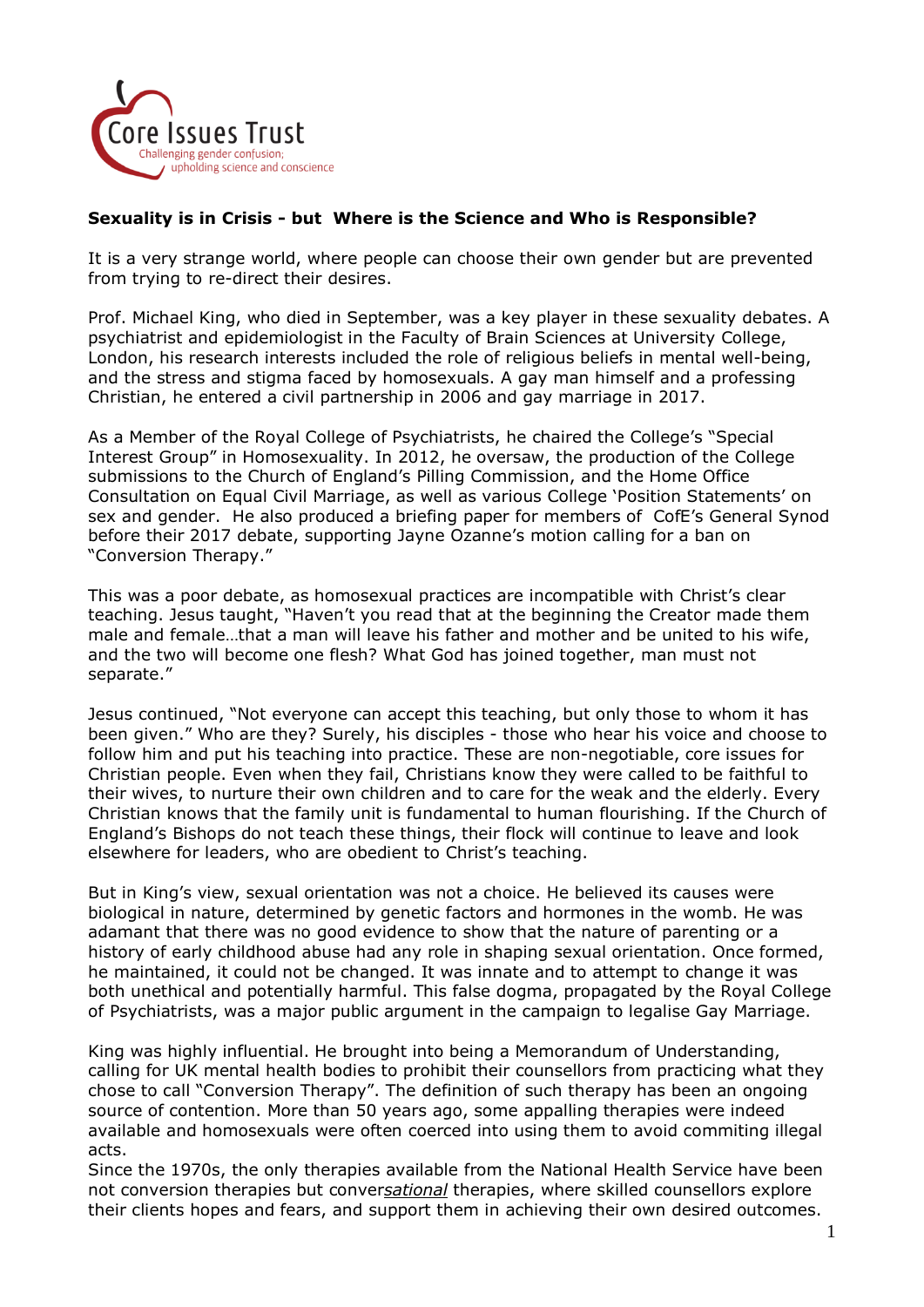In April 2013, my colleague Dermot O'Callaghan and I wrote, on behalf of Core Issues Trust, to Prof. Sue Bailey, the President of the Royal College of Psychiatrists, seeking clarification on numerous matters of concern. We claimed the College submission to the Government was founded on gay ideology not science, and was written by an author with undeclared interests, distorting science to achieve political ends. These were very serious accusations.

We concluded our letter by saying, "We do not want to misrepresent the College. We realise these matters have international implications and many doctors and therapists look to the College for guidance and leadership. We want to give you the opportunity to respond, before we take matters further. We would be happy to meet with you to discuss these issues, if that would be helpful." Prof. Bailey did not reply to this letter - at all.

Two months later, we had a letter from the College Registrar, Dr Laurence Mynors-Wallis, saying, "I do not propose to enter into a discussion about sexuality." Surely, this 'silencing' of debate was an early sign of our current de-platforming, 'cancel culture'?

In 2015, following a campaign by the General Medical Council to encourage NHS whistleblowers to speak up, when they encountered unprofessional behaviour, we took our grievances to them, claiming that the College had an ethical obligation to address serious matters of scientific dispute, raised by their own publications. The GMC replied, "It is unfortunate that the doctors have been unwilling to engage in discourse with you and we understand this may be frustrating. We appreciate that you are dissatisfied with the contents of the reports, in particular that they may have influenced policy making, but…the GMC is not the appropriate forum for dealing with these matters and we will not be taking any further action." If not the GMC, then who else? They did not suggest any other forum.

So if we have misunderstood the College statements, it was not without a serious effort to gain clarification as to what they meant, and what the science was that they were relying on.

The major issues of concern for us now include these:

1) If orientation is biological and innate, why do studies of identical twins not support this? And why has recent extensive genetic research found no evidence of a 'gay gene'?

2) It is common among adolescents to experience a phase of emotional or physical attraction to members of their own sex. If this happens to only 40% of teenagers, it seems that only 1-2% develop settled homosexual orientations.

3) There has been a growing body of evidence that many adults are attracted to both sexes (as shown in the recent Ipsos MORI Poll, Feb 2021). Does this "sexual fluidity", especially common among those aged under 25 yrs, not mean that such adolescents at that stage have a real choice? The College 'Position Statement' of April 2014 stated, "There is no evidence to impute any kind of choice into the origins of sexual orientation…There is no sound scientific evidence that sexual orientation can be changed."

4) Does that also mean there is no sound scientific evidence that it cannot be changed?

5) In exploring the stories of homosexual people, the experience of being physically absent, or feeling emotionally distant from their same-sex parent is very common. This lack of affection, affirmation, bonding and role-modelling from the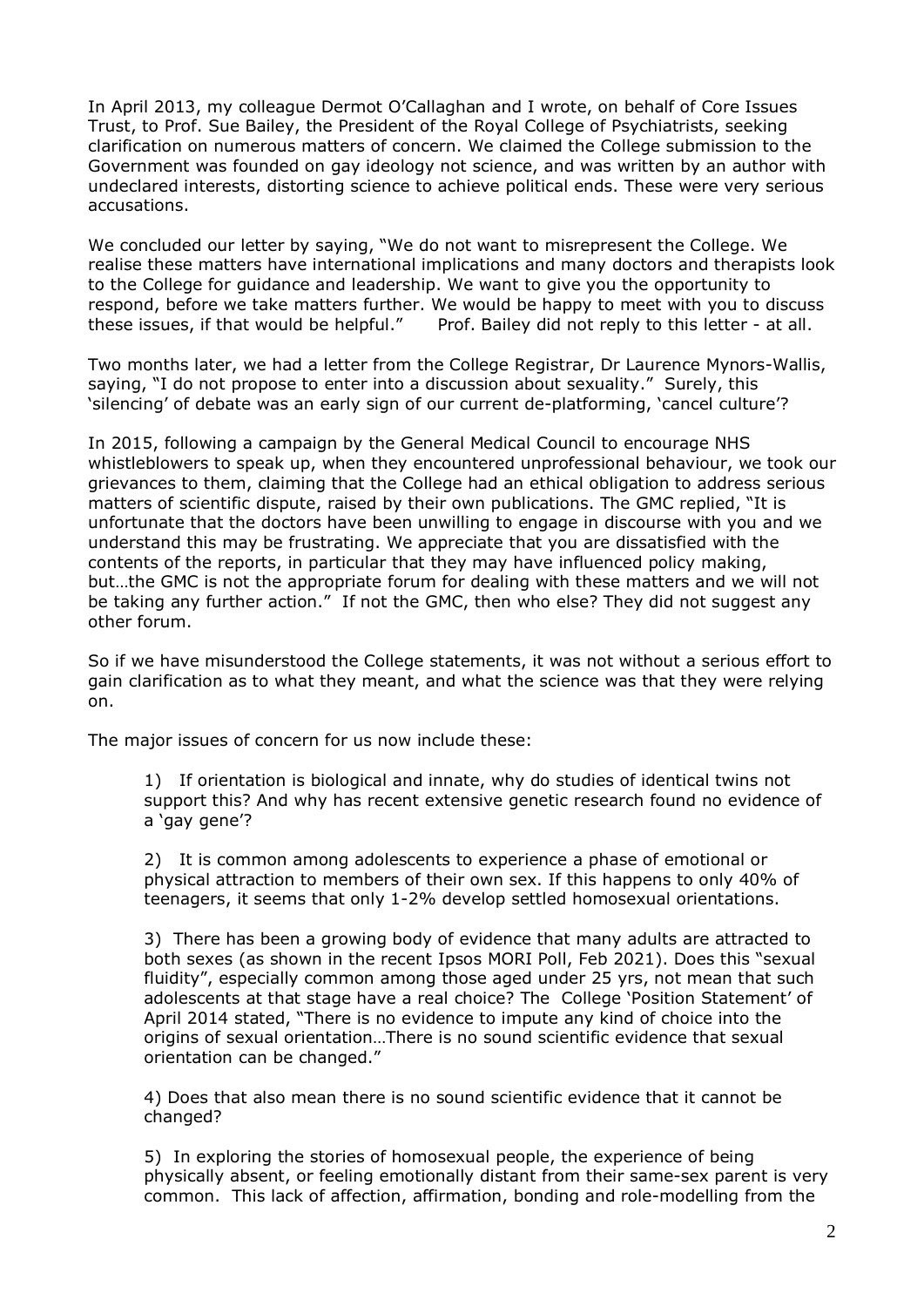same-sex parent appears to find compensation, for some anyway, in same-sex relationships. This is described very powerfully in celebrity biographies (such as Elton John, Freddie Mercury, Olly Alexander, April Ashley) but also in the every-day stories of those who want help to move away from gay culture and behaviour. (See the 44 testimonies in the new book "X-OUT LOUD", pub. Core Issues Trust 2021).

6) When I was a medical student, we were taught that brain development was completed around the age of around 21. Over the past generation, there has been increasing recognition that the brain is in fact "plastic", meaning that its nerve pathways and connections are not fixed, but continue to be developed and moulded, even into old age. Learning to play a musical instrument, speak a new language, and develop any new skills, all very much easier in early adult life, they can still be achieved even after retirement. Such things do not happen overnight, but occur with practice and perseverance over a long passage of time. Why has there been no public discussion about the role of neuro-plasticity in retraining and redirecting sexual responsiveness? Would Cognitive Behavioural Therapy not help? And isn't pornography highly destructive for exactly these reasons, that it stimulates, reinforces and provokes new neurological pathways and new connections?

7) Rewarding sexual behaviours can be very addictive, pornography being a prime example. Change can occur, but clients need to be well-motivated and require ongoing support and encouragement. As addicts know only too well, the possibility of relapse is a constant reality and any talk of 'cure' is inappropriate. I once asked a psychiatrist friend for advice about the prognosis of an abuser, who was a 'spanker'. He replied memorably, "In my clinical experience, once a spanker always a spanker." It evidently provides a particularly intense thrill. Certainly child abusers can be very resistant to treatment. But aren't these practices much better understood to be rewarding, addictive behaviours, rather than innate dispositions?

8) In 2003, King himself documented the increased psychological distress experienced within the LGB community, including anxiety and depression, drug and alcohol abuse, and self-harm. He was sympathetic to their needs, but was stone deaf to the cries of those who wanted help to move away from gay culture, for any of the many good reasons.

9) Where is the evidence that counselling therapy itself causes harm? If the Royal College believes it is harmful, they must produce the evidence! The Blosnich study has been discredited by Paul Sullins as it failed to compare suicidality before and after counselling therapy.

10) Finally, is transgender dysphoria acquired or is it also innate? This neglected matter has now become a major social issue, which RCPsych must address. What will they do with the sciences of anatomy, physiology, endocrinology and genetics to justify their current stance?

The College of Psychiatrists 2019 Winter Newsletter, called "The Psychiatric Eye", published an interview with Prof. King. The final question from Dr. Sachin Shah was, "What areas are most important for future research?" King replied:

"One of the key things I would do is understand the natural history of feelings that your gender identity is at odds with that assigned at birth. That would be very important. The other important thing is to understand much more about sexual orientation. It's quite obvious that it is much more of a spectrum than we've hitherto thought. What appears to be coming from most recent studies with young people is that it's much more likely that sexuality is on a spectrum. It would be really helpful to understand that many people have